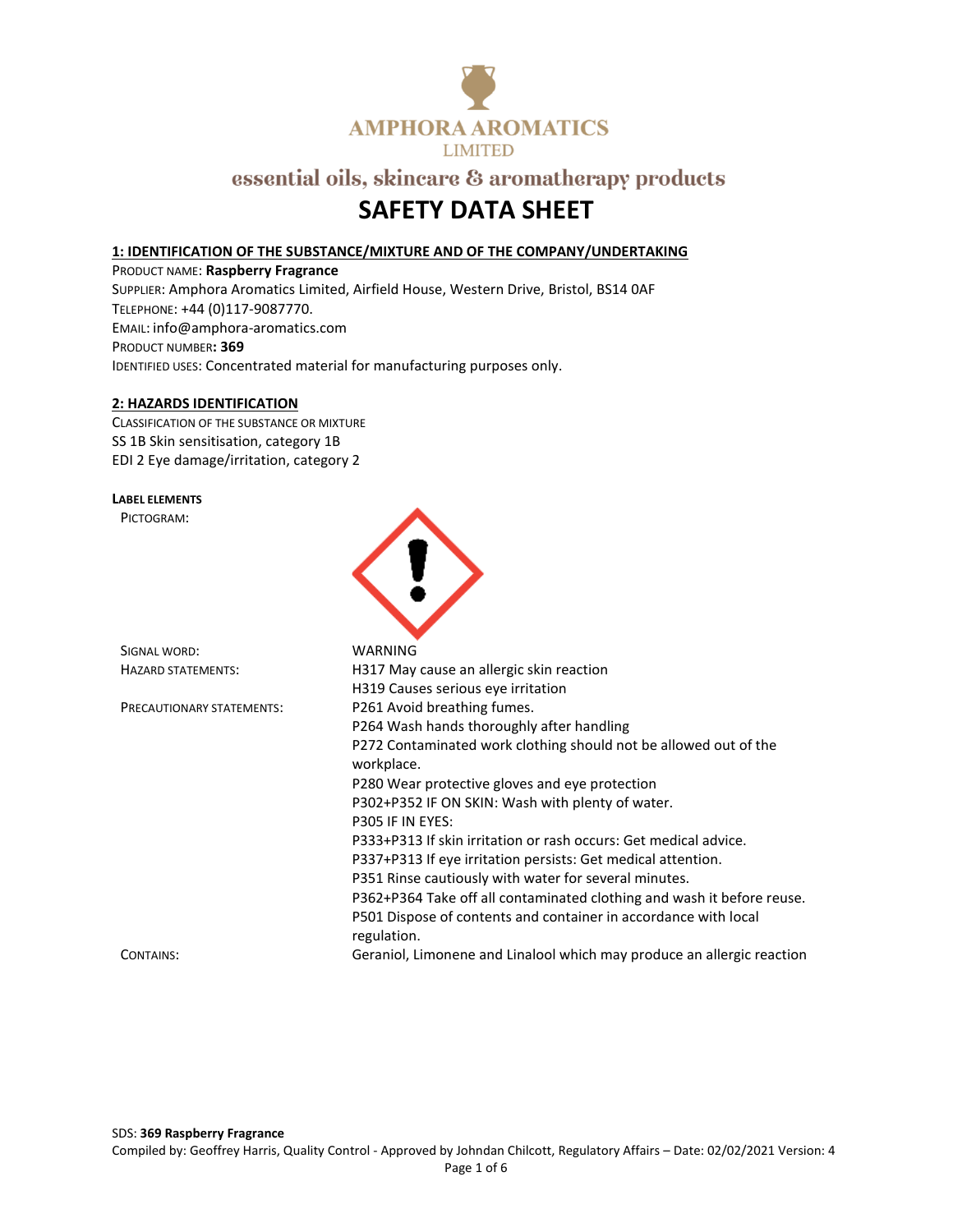

### **3: COMPOSITION/INFORMATION ON INGREDIENTS**

| <b>3-5% BENZYL ACETATE</b>                |                    |
|-------------------------------------------|--------------------|
| CAS number: 140-11-4                      | EINECS: 205-399-7  |
| Classification                            | EH C3              |
|                                           | H412               |
| 1-3% LINALOOL                             |                    |
| CAS number: 78-70-6                       | EINECS: 201-134-4  |
| Classification                            | <b>EDI 2;SCI 2</b> |
|                                           | H315, H319         |
| 1-3% PHENYLETHYL ALCOHOL, 2-PHENYLETHANOL |                    |
| CAS number: 60-12-8                       | EINECS: 200-456-2  |
| Classification                            | ATO 4;EDI 2        |
|                                           | H302, H319         |
| <b>1-3% GERANIOL</b>                      |                    |
| CAS number: 106-24-1                      | EINECS: 203-377-1  |
| Classification                            | SCI 2;SS 1;EDI 1   |
|                                           | H315, H317, H318   |

The full text for all hazard statements is displayed in Section 16.

### **4: FIRST AID MEASURES**

| INHALATION:                             | Remove from the exposure area to fresh air. Contact a doctor if           |
|-----------------------------------------|---------------------------------------------------------------------------|
|                                         | necessary.                                                                |
| INGESTION:                              | Wash mouth with plenty of water and obtain medical advice                 |
|                                         | immediately.                                                              |
| SKIN CONTACT:                           | Remove contaminated clothing. Wash thoroughly with soap and               |
|                                         | water. Seek medical advice if irritation persists or there is any sign of |
|                                         | tissue damage.                                                            |
| EYE CONTACT:                            | Flush with plenty of water and seek medical advice if necessary.          |
| MOST IMPORTANT SYMPTOMS AND EFFECTS,    | No further information available at this time                             |
| <b>BOTH ACUTE AND DELAYED:</b>          |                                                                           |
| <b>INDICATION OF IMMEDIATE MEDICAL</b>  | No further information available at this time                             |
| ATTENTION AND SPECIAL TREATMENT NEEDED: |                                                                           |
|                                         |                                                                           |
| 5: FIREFIGHTING MEASURES                |                                                                           |

| EXTINGUISHING MEDIA RECOMMENDED: | Carbon dioxide, foam or dry powder.                                                                 |
|----------------------------------|-----------------------------------------------------------------------------------------------------|
|                                  | DO NOT USE A DIRECT WATER JET.                                                                      |
| SPECIAL HAZARDS ARISING FROM THE | May produce Carbon dioxide and unidentified organic compounds.                                      |
| <b>SUBSTANCE OR MIXTURE:</b>     |                                                                                                     |
| <b>ADVICE FOR FIRE-FIGHTERS:</b> | Wear protective clothing and avoid inhalation of vapours. Keep<br>containers cool with water spray. |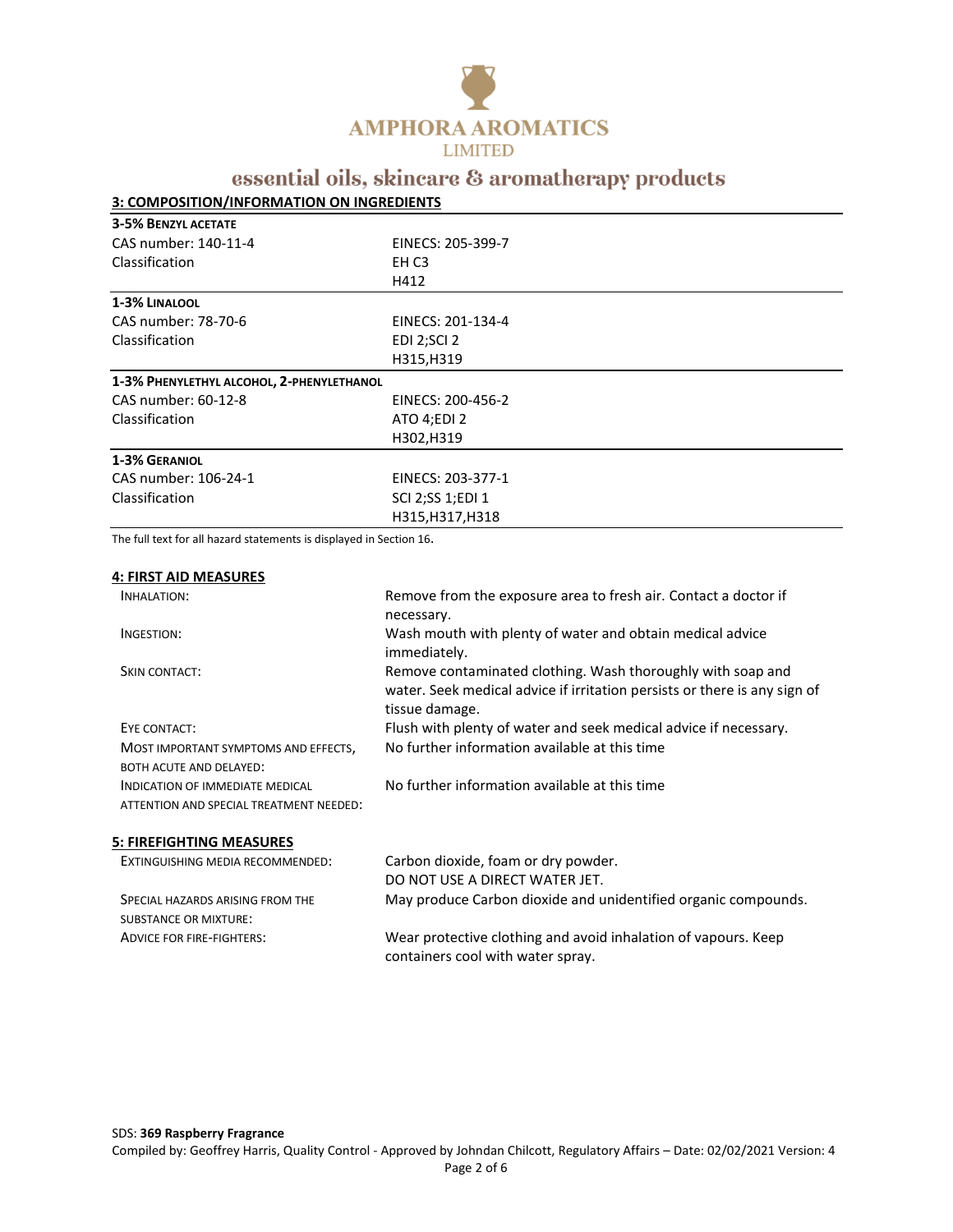

### **6: ACCIDENTAL RELEASE MEASURES**

| PERSONAL PRECAUTIONS, PROTECTIVE     | Remove all sources of ignition.                                      |
|--------------------------------------|----------------------------------------------------------------------|
| EQUIPMENT AND EMERGENCY PROCEDURES:  | Avoid inhalation, skin and eye contact.                              |
|                                      | Ensure proper ventilation.                                           |
| <b>ENVIRONMENTAL PRECAUTIONS:</b>    | Do not discharge directly into drains or the soil. Keep away from    |
|                                      | surface and ground water                                             |
| METHODS AND MATERIAL FOR CONTAINMENT | Soak up spillage with sand or other inert absorbent material such as |
| AND CLEANING UP:                     | earth or vemiculite; transfer used material to a suitable waste      |
|                                      | container and dispose in accordance with regulations.                |
| <b>REFERENCE TO OTHER SECTIONS:</b>  | Refer to information in Sections 7, 8 and 13                         |
|                                      |                                                                      |
| 7: HANDLING AND STORAGE              |                                                                      |

| <b>PRECAUTIONS FOR SAFE HANDLING:</b>  | Maintain good occupational and personal hygiene. Avoid         |
|----------------------------------------|----------------------------------------------------------------|
|                                        | inhalation and contact with skin and eyes.                     |
| CONDITIONS FOR SAFE STORAGE, INCLUDING | Store in tightly sealed original containers away from ignition |
| ANY INCOMPATIBILITIES:                 | sources and in a cool place.                                   |
| SPECIFIC END USE(S):                   | No further information available                               |

### **8: EXPOSURE CONTROLS/PERSONAL PROTECTION**

| <b>CONTROL PARAMETERS:</b>              | No information                                                                                  |
|-----------------------------------------|-------------------------------------------------------------------------------------------------|
| PROTECTIVE EQUIPMENT:                   |                                                                                                 |
| <b>ENGINEERING CONTROLS:</b>            | No information                                                                                  |
| INDIVIDUAL PROTECTION MEASURES:         | Refer to Section 5 for specific fire/chemical personal protective<br>equipment advice.          |
|                                         | Always wash routinely before breaks, meals and at the end of the<br>work period.                |
| EYE/FACE PROTECTION:                    | Wear safety goggles.                                                                            |
| HAND PROTECTION:                        | Wear chemically resistant disposable gloves.                                                    |
| OTHER SKIN PROTECTION:                  | Wear overalls. Always wash routinely before breaks, meals and at<br>the end of the work period. |
| <b>RESPIRATORY PROTECTION:</b>          | Not generally required. Use inhalation protection in poorly<br>ventilated areas                 |
| THERMAL HAZARDS:                        | No information                                                                                  |
| <b>ENVIRONMENTAL EXPOSURE CONTROLS:</b> | No information                                                                                  |

### **9: PHYSICAL AND CHEMICAL PROPERTIES**

| FLASH POINT (°C):  | >93                               |
|--------------------|-----------------------------------|
| OTHER INFORMATION: | No further information available. |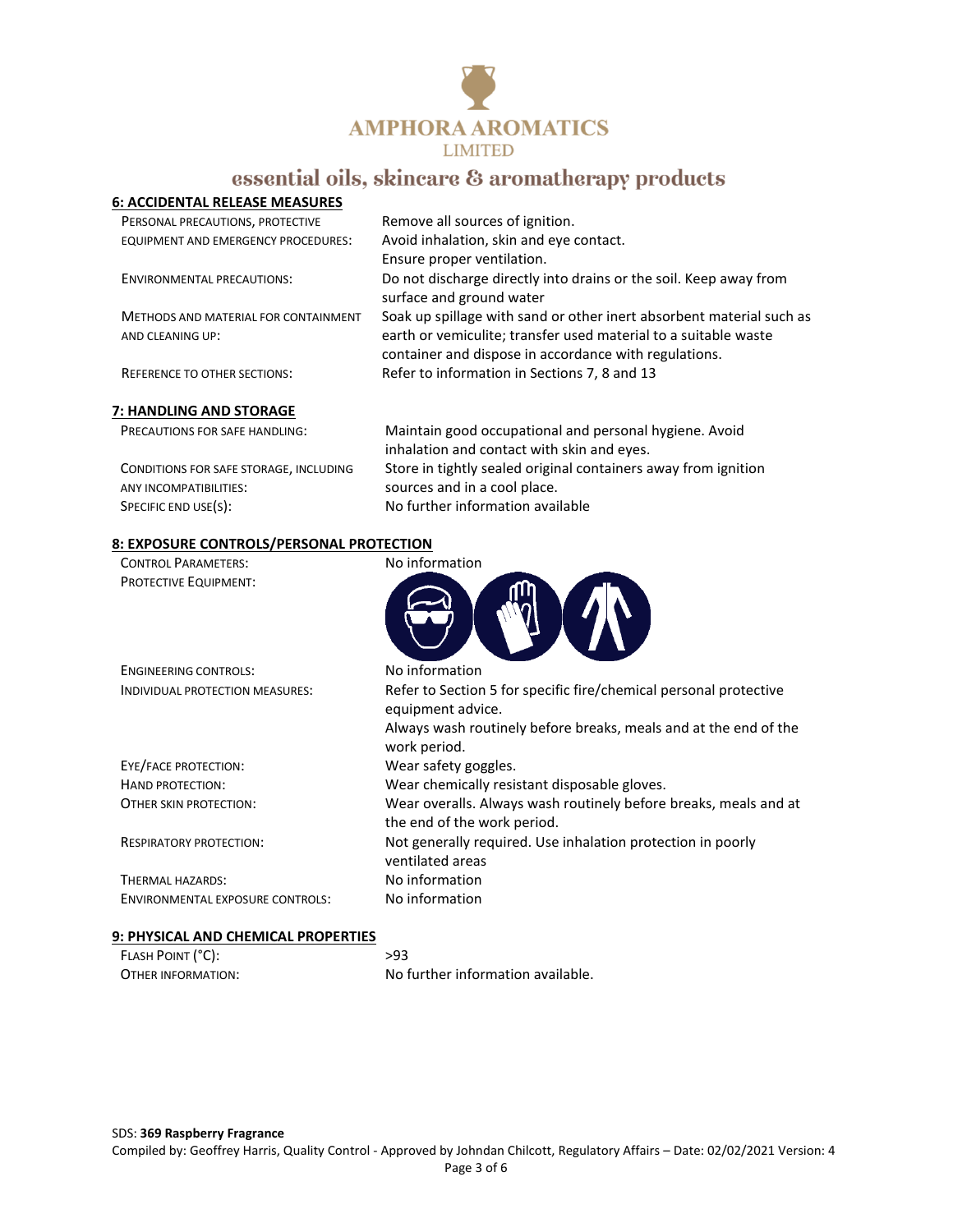

| <b>10: STABILITY AND REACTIVITY</b> |                                                              |
|-------------------------------------|--------------------------------------------------------------|
| REACTIVITY                          | Not determined                                               |
| <b>CHEMICAL STABILITY:</b>          | Not determined                                               |
| POSSIBILITY OF HAZARDOUS REACTIONS: | Not determined                                               |
| CONDITIONS TO AVOID:                | Extreme temperatures                                         |
| <b>INCOMPATIBLE MATERIALS</b>       | Highly reactive chemicals which may produce unknown reaction |
|                                     | products and so cause additional hazards.                    |
| HAZARDOUS DECOMPOSITION PRODUCTS:   | Not determined                                               |
|                                     |                                                              |

### **11: TOXICOLOGICAL INFORMATION**

| <b>ACUTE TOXICITY</b>                    | No data available |
|------------------------------------------|-------------------|
| SKIN CORROSION / IRRITATION              | No data           |
| SERIOUS EYE DAMAGE / IRRITATION          | No data           |
| RESPIRATORY OR SKIN SENSITISATION        | No data           |
| <b>GERM CELL MUTAGENICITY</b>            | No data           |
| <b>CARCINOGENICITY</b>                   | No data           |
| REPRODUCTIVE TOXICITY                    | No data           |
| <b>STO-SINGLE EXPOSURE</b>               | No data           |
| <b>STO-REPEATED EXPOSURE</b>             | No data           |
| <b>ASPIRATION HAZARD</b>                 | No data           |
| INFORMATION ON LIKELY ROUTES OF EXPOSURE | No data           |
| SYMPTOMS RELATED TO THE PHYSICAL,        | No data           |
| CHEMICAL AND TOXICOLOGICAL               |                   |
| <b>CHARACTERISTICS</b>                   |                   |
| DELAYED AND IMMEDIATE EFFECTS AS WELL AS | No data           |
| CHRONIC EFFECTS FROM SHORT AND           |                   |
| LONG-TERM EXPOSURE                       |                   |
| <b>INTERACTIVE EFFECTS</b>               | No data           |
| OTHER INFORMATION                        | No data           |
|                                          |                   |

### **12: ECOLOGICAL INFORMATION**

| TOXICITY:                                  | No data available. Avoid soil, surface water and water-bearing<br>stratum contamination.    |
|--------------------------------------------|---------------------------------------------------------------------------------------------|
| PERSISTENCE AND DEGRADABILITY:             | No data                                                                                     |
| <b>BIOACCUMULATIVE POTENTIAL:</b>          | No data                                                                                     |
| <b>MOBILITY IN SOIL:</b>                   | No data                                                                                     |
| <b>RESULTS OF PBT AND VPVB ASSESSMENT:</b> | No data                                                                                     |
| OTHER ADVERSE EFFECTS:                     | No data available                                                                           |
| <b>13: DISPOSAL CONSIDERATIONS</b>         |                                                                                             |
| <b>DISPOSAL CONSIDERATIONS:</b>            | Please refer to the information in section 8 (Exposure controls and<br>personal protection) |
| <b>WASTE TREATMENT METHODS:</b>            | Dispose in accordance with the law and local regulations. Treat as<br>trade effluent.       |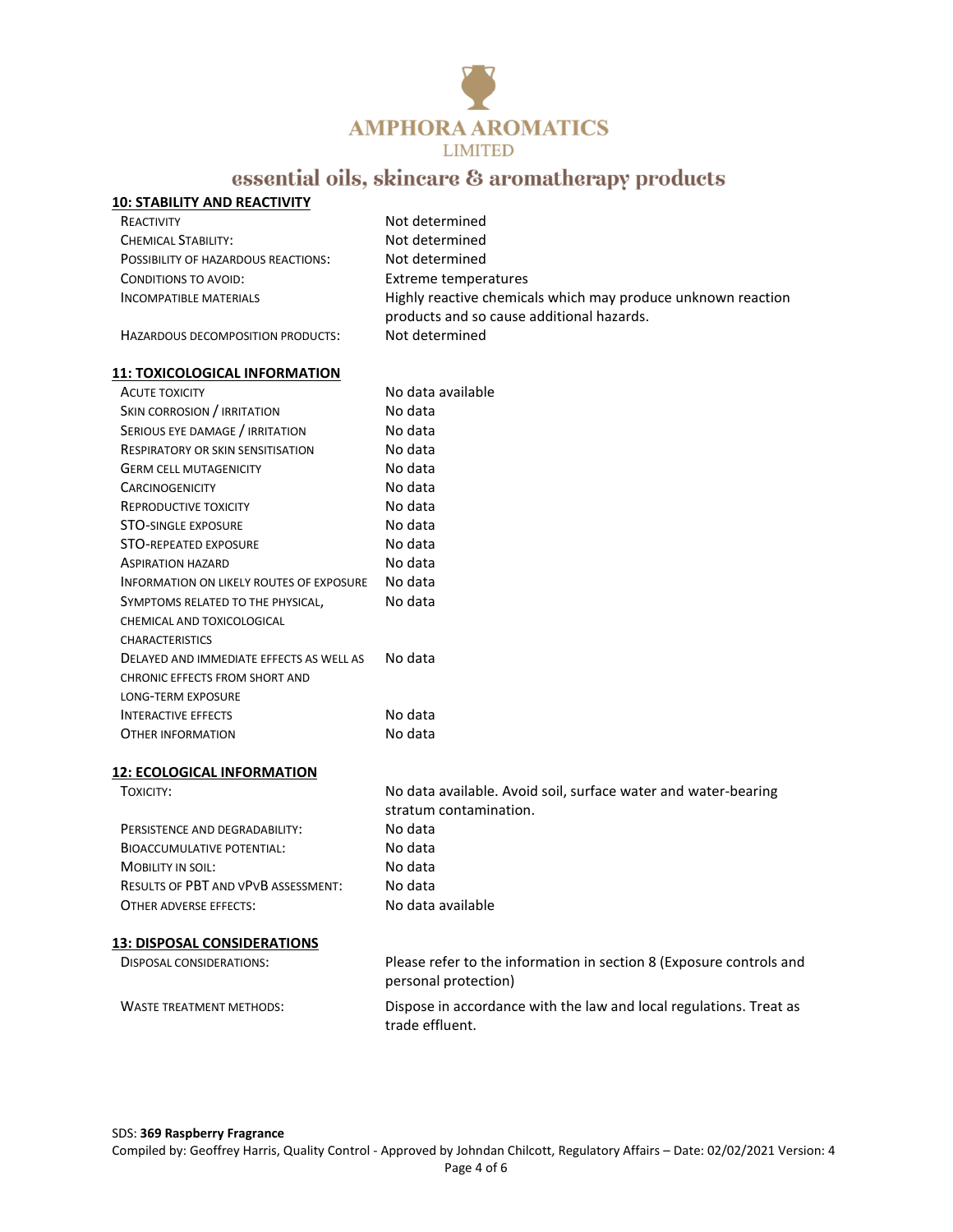

|--|

| <b>UN NUMBER:</b>                                                           | Not regulated.                    |
|-----------------------------------------------------------------------------|-----------------------------------|
| PROPER SHIPPING NAME:                                                       | Not applicable.                   |
| TRANSPORT HAZARD CLASS(ES):                                                 | Not applicable.                   |
| <b>PACKING GROUP:</b>                                                       | Not applicable.                   |
| <b>ENVIRONMENTALLY HAZARDOUS</b>                                            | No relevant information available |
| SUBSTANCE/MARINE POLLUTANT:                                                 |                                   |
| <b>SPECIAL PRECAUTIONS FOR USER:</b>                                        | No relevant information available |
| TRANSPORT IN BULK ACCORDING TO ANNEX II<br>OF MARPOL73/78 AND THE IBC CODE: | Not applicable.                   |

#### **15: REGULATORY INFORMATION**

| SAFETY, HEALTH AND ENVIRONMENTAL         | No relevant information available at this time        |
|------------------------------------------|-------------------------------------------------------|
| REGULATIONS/LEGISLATION SPECIFIC FOR THE |                                                       |
| <b>SUBSTANCE OR MIXTURE:</b>             |                                                       |
| CHEMICAL SAFETY ASSESSMENT:              | A chemical safety assessment has not been carried out |

### **16: OTHER INFORMATION**

FULL LIST OF PRECAUTIONARY PHRASES P261 Avoid breathing fumes. P264 Wash hands thoroughly after handling P272 Contaminated work clothing should not be allowed out of the workplace. P280 Wear protective gloves and eye protection P302+P352 IF ON SKIN: Wash with plenty of water. P305 IF IN EYES: P333+P313 If skin irritation or rash occurs: Get medical advice. P337+P313 If eye irritation persists: Get medical attention. P351 Rinse cautiously with water for several minutes. P362+P364 Take off all contaminated clothing and wash it before reuse. P501 Dispose of contents and container in accordance with local regulation.

#### WORDING OF ANY HAZARD CLASSES LISTED IN SECTION 3

ATO 4 Acute toxicity, oral, category 4 SCI 2 Skin corrosion/irritation, category 2 SS 1 Skin sensitisation, category 1 EDI 1 Eye damage/irritation, category 1 EDI 2 Eye damage/irritation, category 2 EH C3 Aquatic hazard, chronic, category 3

#### WORDING OF ANY HAZARD STATEMENTS LISTED IN SECTION 3

- H302 Harmful if swallowed
- H315 Causes skin irritation
- H317 May cause an allergic skin reaction
- H318 Causes serious eye damage
- H319 Causes serious eye irritation
- H412 Harmful to aquatic life with long lasting effects

### SDS: **369 Raspberry Fragrance**

Compiled by: Geoffrey Harris, Quality Control - Approved by Johndan Chilcott, Regulatory Affairs – Date: 02/02/2021 Version: 4